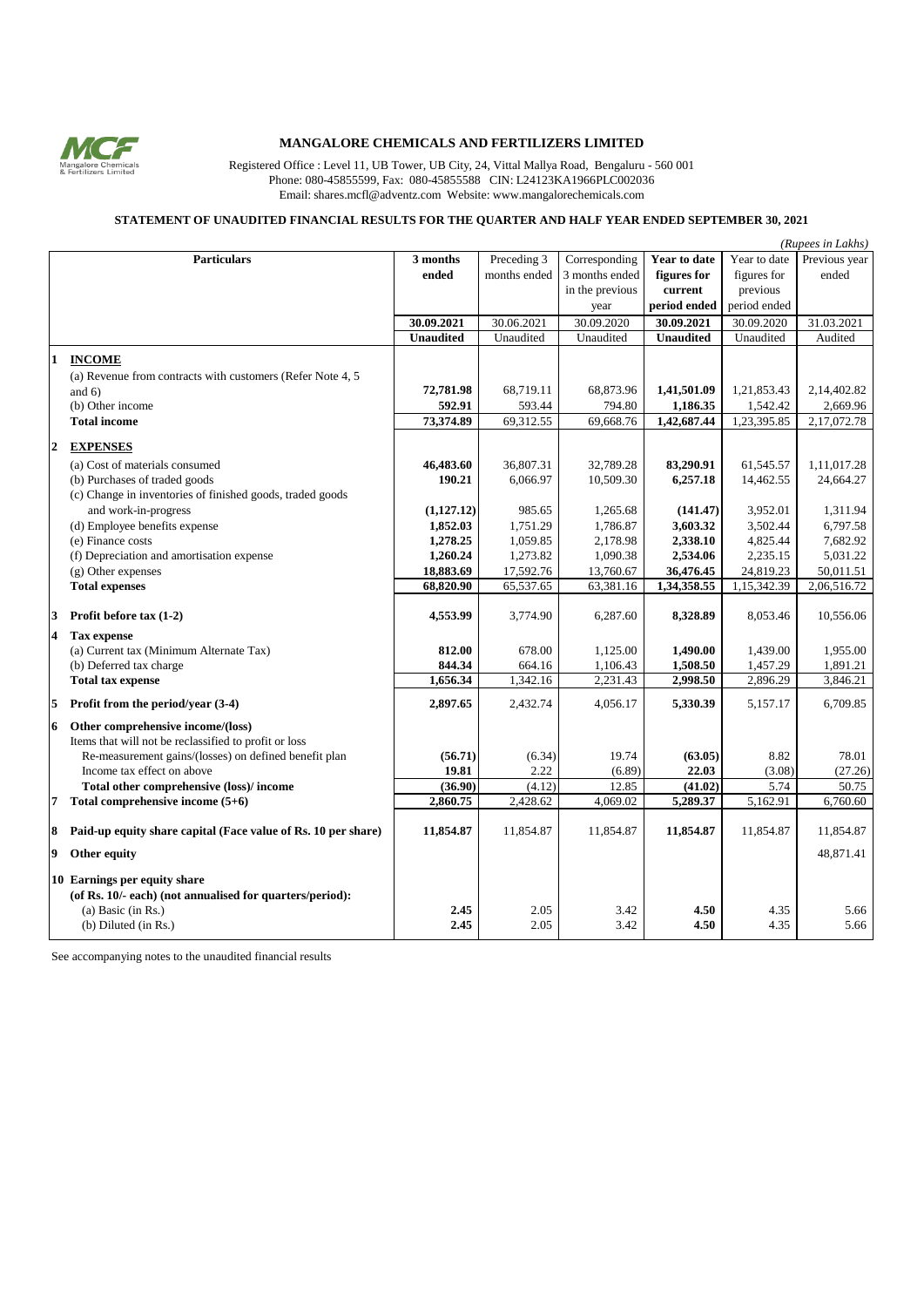## **Statement of Assets and Liabilities**

|               |                                                                               |                       | (Rupees in Lakhs) |
|---------------|-------------------------------------------------------------------------------|-----------------------|-------------------|
|               |                                                                               | As at                 | As at             |
|               |                                                                               | September 30, 2021    | March 31, 2021    |
|               |                                                                               | <b>Unudited</b>       | Audited           |
|               | <b>ASSETS</b>                                                                 |                       |                   |
|               | <b>Non-current assets</b>                                                     |                       |                   |
| (a)           | Property, plant and equipment                                                 | 55,816.71             | 57,779.90         |
| (b)           | Right-of-use assets                                                           | 1,907.24              | 1,971.56          |
| (c)           | Capital work-in-progress                                                      | 10,806.49             | 7,826.17          |
| (d)           | Intangible assets                                                             | 122.18                | 148.95            |
| (e)           | Intangible assets under development                                           | 2.95                  |                   |
| (f)           | Financial assets                                                              |                       |                   |
|               | (i) Others                                                                    | 568.57                | 571.69            |
| (g)           | Other non-current assets                                                      | 10,421.32             | 8,204.79          |
|               |                                                                               | 79,645.46             | 76,503.06         |
|               | <b>Current assets</b>                                                         |                       |                   |
| (a)           | Inventories                                                                   | 21,918.27             | 18,138.26         |
| (b)           | Financial assets<br>(i) Investments                                           | 0.10                  | 0.10              |
|               | (ii) Trade receivables                                                        | 69,890.35             | 50,858.53         |
|               | (iii) Cash and cash equivalents                                               | 11,281.80             | 35,241.02         |
|               | (iv) Other bank balances                                                      | 17,580.72             | 4,979.80          |
|               | (v) Others                                                                    | 4,413.21              | 4,882.76          |
| (c)           | Other current assets                                                          | 10,572.10             | 9,089.76          |
|               |                                                                               | 1,35,656.55           | 1,23,190.23       |
|               | <b>Total assets</b>                                                           | 2,15,302.01           | 1,99,693.29       |
|               |                                                                               |                       |                   |
|               | <b>EQUITY AND LIABILITIES</b>                                                 |                       |                   |
| <b>Equity</b> |                                                                               |                       |                   |
| (a)           | Equity share capital                                                          | 11,854.87             | 11,854.87         |
| (b)           | Other equity                                                                  | 54,160.78             | 48,871.41         |
|               |                                                                               | 66,015.65             | 60,726.28         |
|               | <b>Liabilities</b>                                                            |                       |                   |
|               | <b>Non-current liabilities</b>                                                |                       |                   |
| (a)           | Financial liabilities                                                         |                       |                   |
|               | (i) Borrowings                                                                | 13,286.74             | 12,716.01         |
|               | (ia) Lease liabilities                                                        | 1,987.83              | 2,100.24          |
|               | (ii) Others                                                                   | 44.78                 | 100.76            |
| (b)           | Provisions                                                                    | 1,188.33              | 1,212.91          |
| (c)           | Deferred tax liabilities (net)                                                | 4,274.17<br>20,781.85 | 2,787.70          |
|               | <b>Current liabilities</b>                                                    |                       | 18,917.62         |
| (a)           | <b>Financial liabilities</b>                                                  |                       |                   |
|               | (i) Borrowings                                                                | 74,522.85             | 73,514.36         |
|               | (ia) Lease liabilities                                                        | 37.29                 | 33.88             |
|               | (ii) Trade payables                                                           |                       |                   |
|               | a) total outstanding dues of micro enterprises and small enterprises          | 1,024.18              | 925.80            |
|               | b) total outstanding dues of creditors other than micro enterprises and small |                       |                   |
|               | enterprises                                                                   | 39,346.87             | 31,962.40         |
|               | (iii) Others                                                                  | 10,138.80             | 11,386.67         |
| (b)           | Liabilities for current tax (net)                                             | 526.18                | 195.28            |
| (c)           | Other current liabilities                                                     | 1,824.09              | 1,148.66          |
| (d)           | Provisions                                                                    | 1,084.25              | 882.34            |
|               |                                                                               | 1,28,504.51           | 1,20,049.39       |
|               | <b>Total equity and liabilities</b>                                           | 2,15,302.01           | 1,99,693.29       |
|               |                                                                               |                       |                   |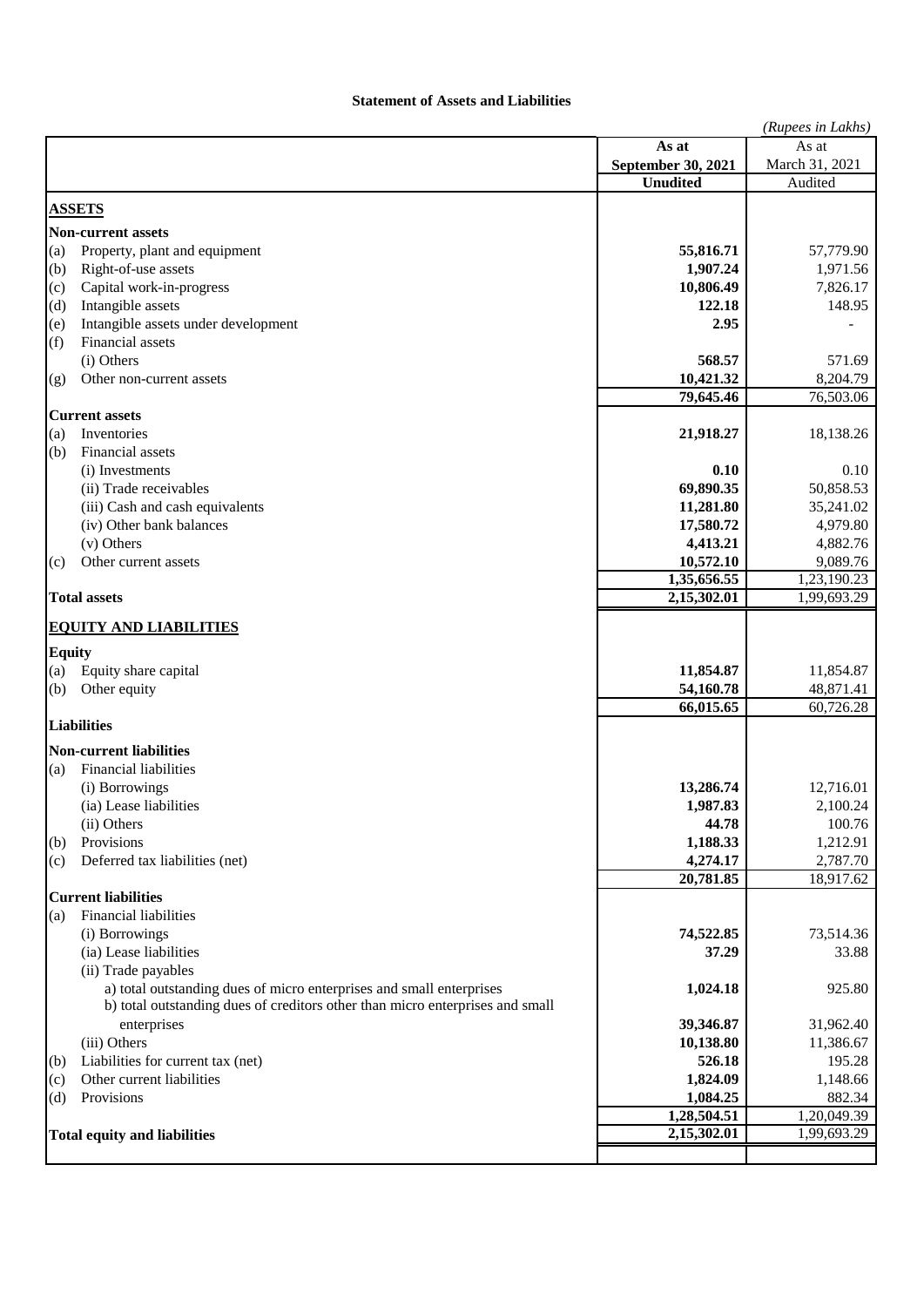| For the period<br>For the period<br>ended September<br>ended September<br>30, 2021<br>30, 2020<br>Unaudited<br>Unaudited<br>A Cash flow from operating activities<br>Profit before tax<br>8,328.89<br>8,053.46<br>Adjustments to reconcile profit before tax to net cash flows:<br>Depreciation and amortisation expense<br>2,534.06<br>2,235.15<br>Net loss on disposal of property, plant and equipment<br>147.66<br>75.41<br>Provision for impairment of trade receivables<br>131.21<br>Fair value loss/(gain) on financial instruments at fair value through profit or loss<br>(512.83)<br>2,712.27<br>Unrealised foreign exchange differences (net)<br>492.29<br>(1,426.57)<br>4,825.44<br>Finance costs<br>2,338.10<br>Interest income<br>(1,075.61)<br>(928.47)<br>(38.06)<br>Liabilities no longer required written back<br>12,345.71<br>15,546.69<br>Operating profits before working capital changes<br>Movement in working capital:<br>(3,780.01)<br>7,069.67<br>(Increase)/decrease in Inventories<br>(19, 163.03)<br>36,366.08<br>(Increase)/decrease in Trade receivables<br>Decrease in Other financial assets<br>1,170.46<br>72.66<br>(Increase) in Other assets<br>(1,456.40)<br>(427.31)<br>7,414.57<br>(5,948.70)<br>Increase/(decrease) in Trade payables<br>457.28<br>(84.87)<br>Increase/(decrease) in Other financial liabilities<br>827.77<br>(2,264.17)<br>Increase/(decrease) in Other current liabilities and provisions<br>(14,529.36)<br>34,783.36 |
|---------------------------------------------------------------------------------------------------------------------------------------------------------------------------------------------------------------------------------------------------------------------------------------------------------------------------------------------------------------------------------------------------------------------------------------------------------------------------------------------------------------------------------------------------------------------------------------------------------------------------------------------------------------------------------------------------------------------------------------------------------------------------------------------------------------------------------------------------------------------------------------------------------------------------------------------------------------------------------------------------------------------------------------------------------------------------------------------------------------------------------------------------------------------------------------------------------------------------------------------------------------------------------------------------------------------------------------------------------------------------------------------------------------------------------------------------------------------------------|
|                                                                                                                                                                                                                                                                                                                                                                                                                                                                                                                                                                                                                                                                                                                                                                                                                                                                                                                                                                                                                                                                                                                                                                                                                                                                                                                                                                                                                                                                                 |
|                                                                                                                                                                                                                                                                                                                                                                                                                                                                                                                                                                                                                                                                                                                                                                                                                                                                                                                                                                                                                                                                                                                                                                                                                                                                                                                                                                                                                                                                                 |
|                                                                                                                                                                                                                                                                                                                                                                                                                                                                                                                                                                                                                                                                                                                                                                                                                                                                                                                                                                                                                                                                                                                                                                                                                                                                                                                                                                                                                                                                                 |
|                                                                                                                                                                                                                                                                                                                                                                                                                                                                                                                                                                                                                                                                                                                                                                                                                                                                                                                                                                                                                                                                                                                                                                                                                                                                                                                                                                                                                                                                                 |
|                                                                                                                                                                                                                                                                                                                                                                                                                                                                                                                                                                                                                                                                                                                                                                                                                                                                                                                                                                                                                                                                                                                                                                                                                                                                                                                                                                                                                                                                                 |
|                                                                                                                                                                                                                                                                                                                                                                                                                                                                                                                                                                                                                                                                                                                                                                                                                                                                                                                                                                                                                                                                                                                                                                                                                                                                                                                                                                                                                                                                                 |
|                                                                                                                                                                                                                                                                                                                                                                                                                                                                                                                                                                                                                                                                                                                                                                                                                                                                                                                                                                                                                                                                                                                                                                                                                                                                                                                                                                                                                                                                                 |
|                                                                                                                                                                                                                                                                                                                                                                                                                                                                                                                                                                                                                                                                                                                                                                                                                                                                                                                                                                                                                                                                                                                                                                                                                                                                                                                                                                                                                                                                                 |
|                                                                                                                                                                                                                                                                                                                                                                                                                                                                                                                                                                                                                                                                                                                                                                                                                                                                                                                                                                                                                                                                                                                                                                                                                                                                                                                                                                                                                                                                                 |
|                                                                                                                                                                                                                                                                                                                                                                                                                                                                                                                                                                                                                                                                                                                                                                                                                                                                                                                                                                                                                                                                                                                                                                                                                                                                                                                                                                                                                                                                                 |
|                                                                                                                                                                                                                                                                                                                                                                                                                                                                                                                                                                                                                                                                                                                                                                                                                                                                                                                                                                                                                                                                                                                                                                                                                                                                                                                                                                                                                                                                                 |
|                                                                                                                                                                                                                                                                                                                                                                                                                                                                                                                                                                                                                                                                                                                                                                                                                                                                                                                                                                                                                                                                                                                                                                                                                                                                                                                                                                                                                                                                                 |
|                                                                                                                                                                                                                                                                                                                                                                                                                                                                                                                                                                                                                                                                                                                                                                                                                                                                                                                                                                                                                                                                                                                                                                                                                                                                                                                                                                                                                                                                                 |
|                                                                                                                                                                                                                                                                                                                                                                                                                                                                                                                                                                                                                                                                                                                                                                                                                                                                                                                                                                                                                                                                                                                                                                                                                                                                                                                                                                                                                                                                                 |
|                                                                                                                                                                                                                                                                                                                                                                                                                                                                                                                                                                                                                                                                                                                                                                                                                                                                                                                                                                                                                                                                                                                                                                                                                                                                                                                                                                                                                                                                                 |
|                                                                                                                                                                                                                                                                                                                                                                                                                                                                                                                                                                                                                                                                                                                                                                                                                                                                                                                                                                                                                                                                                                                                                                                                                                                                                                                                                                                                                                                                                 |
|                                                                                                                                                                                                                                                                                                                                                                                                                                                                                                                                                                                                                                                                                                                                                                                                                                                                                                                                                                                                                                                                                                                                                                                                                                                                                                                                                                                                                                                                                 |
|                                                                                                                                                                                                                                                                                                                                                                                                                                                                                                                                                                                                                                                                                                                                                                                                                                                                                                                                                                                                                                                                                                                                                                                                                                                                                                                                                                                                                                                                                 |
|                                                                                                                                                                                                                                                                                                                                                                                                                                                                                                                                                                                                                                                                                                                                                                                                                                                                                                                                                                                                                                                                                                                                                                                                                                                                                                                                                                                                                                                                                 |
|                                                                                                                                                                                                                                                                                                                                                                                                                                                                                                                                                                                                                                                                                                                                                                                                                                                                                                                                                                                                                                                                                                                                                                                                                                                                                                                                                                                                                                                                                 |
|                                                                                                                                                                                                                                                                                                                                                                                                                                                                                                                                                                                                                                                                                                                                                                                                                                                                                                                                                                                                                                                                                                                                                                                                                                                                                                                                                                                                                                                                                 |
|                                                                                                                                                                                                                                                                                                                                                                                                                                                                                                                                                                                                                                                                                                                                                                                                                                                                                                                                                                                                                                                                                                                                                                                                                                                                                                                                                                                                                                                                                 |
|                                                                                                                                                                                                                                                                                                                                                                                                                                                                                                                                                                                                                                                                                                                                                                                                                                                                                                                                                                                                                                                                                                                                                                                                                                                                                                                                                                                                                                                                                 |
|                                                                                                                                                                                                                                                                                                                                                                                                                                                                                                                                                                                                                                                                                                                                                                                                                                                                                                                                                                                                                                                                                                                                                                                                                                                                                                                                                                                                                                                                                 |
|                                                                                                                                                                                                                                                                                                                                                                                                                                                                                                                                                                                                                                                                                                                                                                                                                                                                                                                                                                                                                                                                                                                                                                                                                                                                                                                                                                                                                                                                                 |
|                                                                                                                                                                                                                                                                                                                                                                                                                                                                                                                                                                                                                                                                                                                                                                                                                                                                                                                                                                                                                                                                                                                                                                                                                                                                                                                                                                                                                                                                                 |
|                                                                                                                                                                                                                                                                                                                                                                                                                                                                                                                                                                                                                                                                                                                                                                                                                                                                                                                                                                                                                                                                                                                                                                                                                                                                                                                                                                                                                                                                                 |
| Cash (used in) / generated from operations<br>(2, 183.65)<br>50,330.05                                                                                                                                                                                                                                                                                                                                                                                                                                                                                                                                                                                                                                                                                                                                                                                                                                                                                                                                                                                                                                                                                                                                                                                                                                                                                                                                                                                                          |
| Direct taxes paid<br>(1,159.10)<br>(290.43)                                                                                                                                                                                                                                                                                                                                                                                                                                                                                                                                                                                                                                                                                                                                                                                                                                                                                                                                                                                                                                                                                                                                                                                                                                                                                                                                                                                                                                     |
| (3,342.75)<br>50,039.62<br>Net cash flow (used in) / from operating activities (A)                                                                                                                                                                                                                                                                                                                                                                                                                                                                                                                                                                                                                                                                                                                                                                                                                                                                                                                                                                                                                                                                                                                                                                                                                                                                                                                                                                                              |
| <b>B</b> Cash flow from investing activities                                                                                                                                                                                                                                                                                                                                                                                                                                                                                                                                                                                                                                                                                                                                                                                                                                                                                                                                                                                                                                                                                                                                                                                                                                                                                                                                                                                                                                    |
| (6,765.40)<br>(3,021.39)<br>Purchase of property, plant and equipment including capital work-in-progress and capital advances                                                                                                                                                                                                                                                                                                                                                                                                                                                                                                                                                                                                                                                                                                                                                                                                                                                                                                                                                                                                                                                                                                                                                                                                                                                                                                                                                   |
| Proceeds from sale of property, plant and equipment<br>2.55<br>8.77                                                                                                                                                                                                                                                                                                                                                                                                                                                                                                                                                                                                                                                                                                                                                                                                                                                                                                                                                                                                                                                                                                                                                                                                                                                                                                                                                                                                             |
| Investments in bank deposits (having original maturity of more than three months)<br>(14,816.88)<br>(711.26)                                                                                                                                                                                                                                                                                                                                                                                                                                                                                                                                                                                                                                                                                                                                                                                                                                                                                                                                                                                                                                                                                                                                                                                                                                                                                                                                                                    |
| 3,401.00<br>31.51<br>Redemption/maturity of bank deposits (having original maturity of more than three months)                                                                                                                                                                                                                                                                                                                                                                                                                                                                                                                                                                                                                                                                                                                                                                                                                                                                                                                                                                                                                                                                                                                                                                                                                                                                                                                                                                  |
| 433.24<br>195.43<br>Interest received                                                                                                                                                                                                                                                                                                                                                                                                                                                                                                                                                                                                                                                                                                                                                                                                                                                                                                                                                                                                                                                                                                                                                                                                                                                                                                                                                                                                                                           |
| (17,745.49)<br>(3,496.94)<br>Net cash flow (used in) investing activities (B)                                                                                                                                                                                                                                                                                                                                                                                                                                                                                                                                                                                                                                                                                                                                                                                                                                                                                                                                                                                                                                                                                                                                                                                                                                                                                                                                                                                                   |
|                                                                                                                                                                                                                                                                                                                                                                                                                                                                                                                                                                                                                                                                                                                                                                                                                                                                                                                                                                                                                                                                                                                                                                                                                                                                                                                                                                                                                                                                                 |
| C Cash flow from financing activities                                                                                                                                                                                                                                                                                                                                                                                                                                                                                                                                                                                                                                                                                                                                                                                                                                                                                                                                                                                                                                                                                                                                                                                                                                                                                                                                                                                                                                           |
| Proceeds from long-term borrowings<br>3,849.21<br>1,052.82                                                                                                                                                                                                                                                                                                                                                                                                                                                                                                                                                                                                                                                                                                                                                                                                                                                                                                                                                                                                                                                                                                                                                                                                                                                                                                                                                                                                                      |
| (3,947.76)<br>(3,356.69)<br>Repayment of long-term borrowings                                                                                                                                                                                                                                                                                                                                                                                                                                                                                                                                                                                                                                                                                                                                                                                                                                                                                                                                                                                                                                                                                                                                                                                                                                                                                                                                                                                                                   |
| 1,144.73<br>(32, 495.75)<br>Proceeds from/(repayment of) short-term borrowings (net)                                                                                                                                                                                                                                                                                                                                                                                                                                                                                                                                                                                                                                                                                                                                                                                                                                                                                                                                                                                                                                                                                                                                                                                                                                                                                                                                                                                            |
| (2,732.03)<br>(5,254.11)<br>Finance cost paid                                                                                                                                                                                                                                                                                                                                                                                                                                                                                                                                                                                                                                                                                                                                                                                                                                                                                                                                                                                                                                                                                                                                                                                                                                                                                                                                                                                                                                   |
| (1, 185.13)<br>(592.61)<br>Dividend paid to equity shareholders                                                                                                                                                                                                                                                                                                                                                                                                                                                                                                                                                                                                                                                                                                                                                                                                                                                                                                                                                                                                                                                                                                                                                                                                                                                                                                                                                                                                                 |
| (2,870.98)<br>(40, 646.34)<br>Net cash flow (used in) financing activities $(C)$                                                                                                                                                                                                                                                                                                                                                                                                                                                                                                                                                                                                                                                                                                                                                                                                                                                                                                                                                                                                                                                                                                                                                                                                                                                                                                                                                                                                |
|                                                                                                                                                                                                                                                                                                                                                                                                                                                                                                                                                                                                                                                                                                                                                                                                                                                                                                                                                                                                                                                                                                                                                                                                                                                                                                                                                                                                                                                                                 |
| Net (decrease)/increase in cash and cash equivalents $(A+B+C)$<br>(23,959.22)<br>5,896.34                                                                                                                                                                                                                                                                                                                                                                                                                                                                                                                                                                                                                                                                                                                                                                                                                                                                                                                                                                                                                                                                                                                                                                                                                                                                                                                                                                                       |
| Cash and cash equivalents at the beginning of the year<br>35,241.02<br>21,299.40<br>11,281.80<br>27,195.74                                                                                                                                                                                                                                                                                                                                                                                                                                                                                                                                                                                                                                                                                                                                                                                                                                                                                                                                                                                                                                                                                                                                                                                                                                                                                                                                                                      |
| Cash and cash equivalents at the end of the year                                                                                                                                                                                                                                                                                                                                                                                                                                                                                                                                                                                                                                                                                                                                                                                                                                                                                                                                                                                                                                                                                                                                                                                                                                                                                                                                                                                                                                |
| Components of cash and cash equivalents                                                                                                                                                                                                                                                                                                                                                                                                                                                                                                                                                                                                                                                                                                                                                                                                                                                                                                                                                                                                                                                                                                                                                                                                                                                                                                                                                                                                                                         |
| 2.98<br>Cash on hand<br>1.95                                                                                                                                                                                                                                                                                                                                                                                                                                                                                                                                                                                                                                                                                                                                                                                                                                                                                                                                                                                                                                                                                                                                                                                                                                                                                                                                                                                                                                                    |
| Cheques, drafts in hand<br>2.04                                                                                                                                                                                                                                                                                                                                                                                                                                                                                                                                                                                                                                                                                                                                                                                                                                                                                                                                                                                                                                                                                                                                                                                                                                                                                                                                                                                                                                                 |
| Balances with banks on current accounts<br>1,854.85<br>804.60                                                                                                                                                                                                                                                                                                                                                                                                                                                                                                                                                                                                                                                                                                                                                                                                                                                                                                                                                                                                                                                                                                                                                                                                                                                                                                                                                                                                                   |
| 9,425.00<br>26,386.12<br>Balances with banks on deposit accounts with original maturity of three months or less                                                                                                                                                                                                                                                                                                                                                                                                                                                                                                                                                                                                                                                                                                                                                                                                                                                                                                                                                                                                                                                                                                                                                                                                                                                                                                                                                                 |
| 11,281.80<br>Total cash and cash equivalents<br>27,195.74                                                                                                                                                                                                                                                                                                                                                                                                                                                                                                                                                                                                                                                                                                                                                                                                                                                                                                                                                                                                                                                                                                                                                                                                                                                                                                                                                                                                                       |